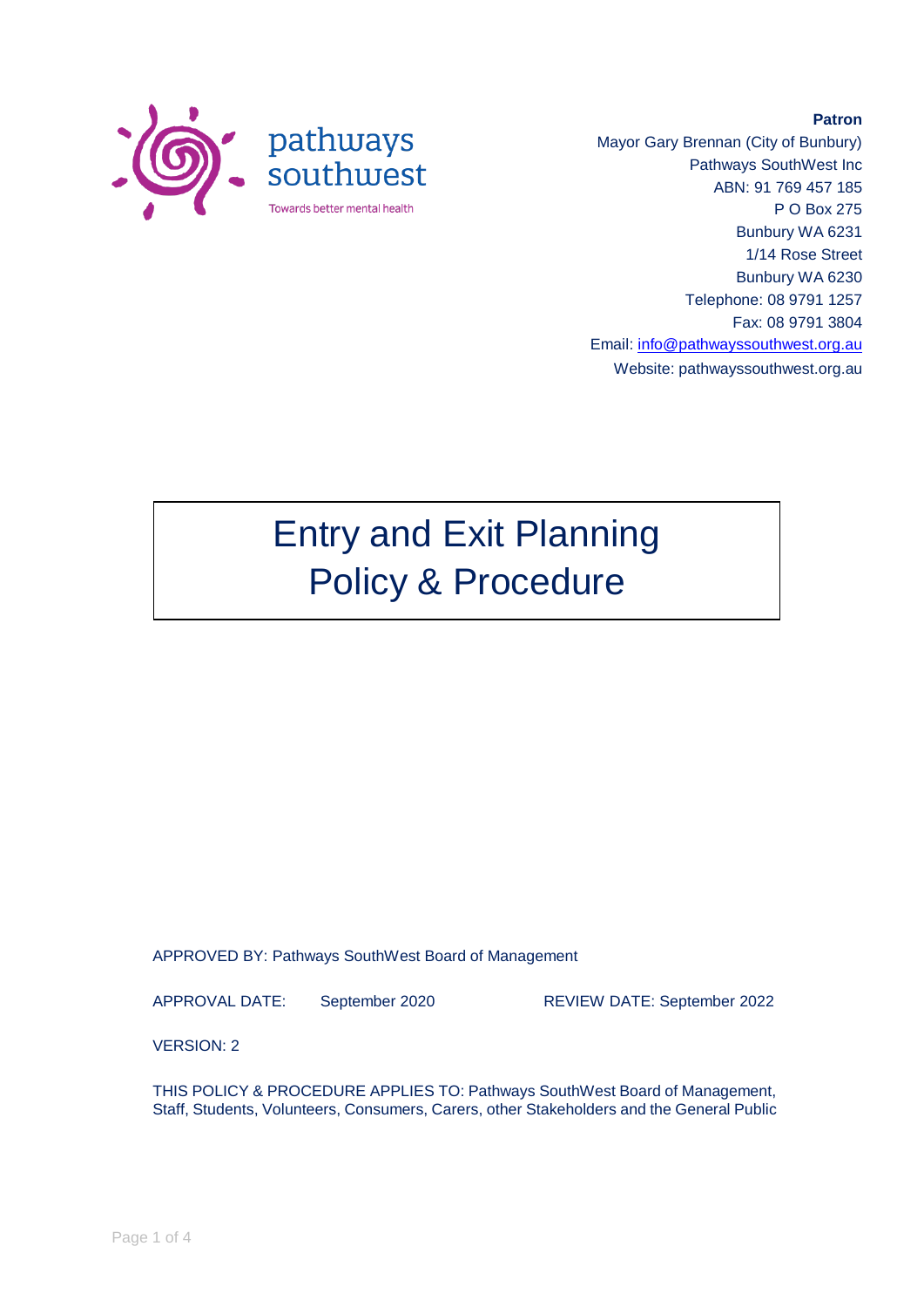## **Entry and Exit Planning Policy & Procedure**

## **Entry and Exit Policy**

This policy mandates that all Pathways SouthWest staff shall work together towards a coordinated and effective service that recognises entry into and discharge from Pathways SouthWest. Entry and exit is viewed as a single process that enables staff to provide structured and continuous care. Accordingly, discharge planning commences at the point of entry and continues throughout the service user's engagement with our service.

For full details of access to Pathways SouthWest services, refer to Access and Equity Policy.

## **Entry:**

- All service users referred shall be considered for inclusion into our service.
- All referrals shall be triaged by Manager Services, Quality and NDIS and if the referral is considered appropriate, an assessment shall be undertaken with the service user and "nominated other" (carer and/or family member) as appropriate.

## **Exit:**

Exit planning involves the development and maintenance of a specific plan, for each service user, for the process to be followed when that service user is ready to leave or chooses to exit our service. Whenever possible, this is a collaborative process with service users, carers, families, nominated others and other relevant service providers. Refer to Exit Planning Guidelines.

## **Principles**

The principles that underpin this Policy, and which have been taken into account in the formation of this Policy, are articulated in the Access and Equity Policy.

## **Procedures**

Pathways SouthWest staff shall plan for entry and exit in accordance with the Exit Planning guidelines.

## **Responsibility**

It shall be the responsibility of the Chief Executive Officer to ensure that the requirements of these procedures are complied with.

## **Related Documents**

Access and Equity Policy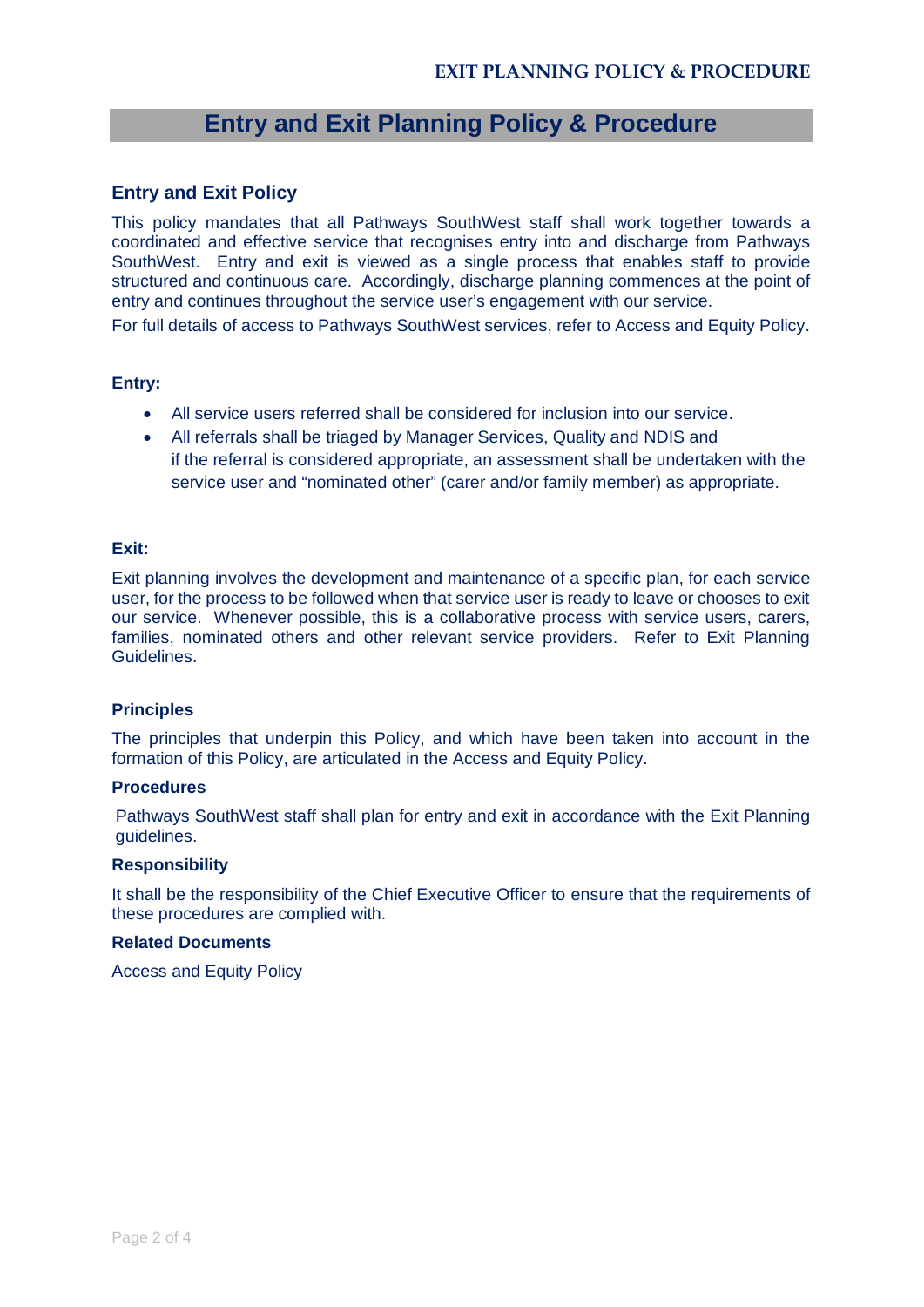## **Exit Planning Guidelines**

## **Definition**

• Exit planning is when a specific plan or process is made for what happens with a service user who is ready to leave or exit the service. Whenever possible, this is a collaborative process involving service users, carers/families (or nominated others) and other relevant service providers.

## **Reasons for exit**

- Service user goals are met.
- Service user has transferred out of area.
- Service user does not engage with service which includes having contact less frequently than monthly.
- Service user declines ongoing support.
- Service user has transferred to another organisation.
- Change in service user risks are too high to be managed safely.

## **Involvement of carers or "nominated person"**

• If requested by the consumer, a "nominated person" who provides care or support to the service user shall be involved. This may include a family member, carer or friend.

## **When does exit planning commence**

• Exit planning commences upon entry to Pathways SouthWest service – it must be documented on entry check list. (Template: Entry Check List)

## **Who decides the service user is to be exited**

The decision to exit a service user is made jointly during case reviews with the Manager Services, Quality and NDIS.

## **How is a service user exited**

- Reasons for exit identified at review meetings including degree of contact that the service user and their "nominated support person" (e.g. family member, carer, etc.) is having (if appropriate).
- Best option chosen based upon service user and "nominated other" needs.
- Considerations include but are not limited to: transition to groups, discussions with nominated support person/family or others involved in care such as health professionals or agencies, ways to motivate service users to engage with the service.
- On exit all documentation must be completed this includes updating the electronic data base and hard copy file.

## **Documentation of the exit process**

- Exit planning is commenced upon entry to the service.
- A review is conducted which includes consultation wherever possible with the service user and "nominated others" prior to exit.
- Any necessary referrals to support the service user are undertaken.
- Exit is recorded in the service user's electronic client record.